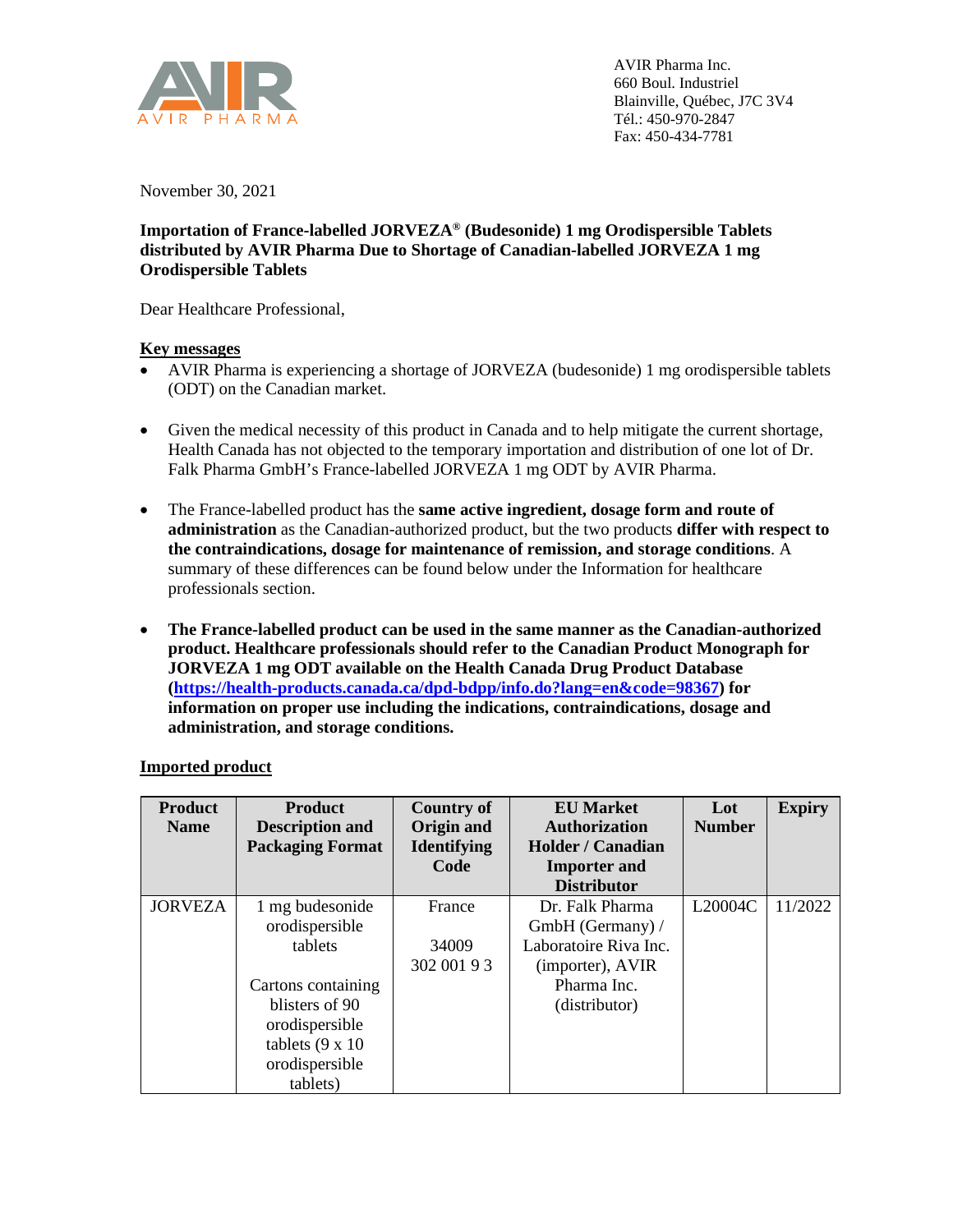

In Canada, JORVEZA is indicated for the induction and maintenance of clinico-pathological remission in adults with eosinophilic esophagitis.

## **Information for healthcare professionals**

The France-labelled product has the **same active ingredient, dosage form and route of administration** as the Canadian-authorized product, but the two products **differ with respect to the contraindications, dosage for maintenance of remission, and storage conditions**. These differences can be found in the summary table below in **bolded** text.

|                                                       | <b>France-labelled</b><br><b>JORVEZA 1 mg ODT</b>                                                                                                                                                                                                                                                                                                                                                                                                                                                                                   | <b>Canadian-authorized</b><br><b>JORVEZA 1 mg ODT</b>                                                                                                                                                                                                   |
|-------------------------------------------------------|-------------------------------------------------------------------------------------------------------------------------------------------------------------------------------------------------------------------------------------------------------------------------------------------------------------------------------------------------------------------------------------------------------------------------------------------------------------------------------------------------------------------------------------|---------------------------------------------------------------------------------------------------------------------------------------------------------------------------------------------------------------------------------------------------------|
| <b>Contraindications</b>                              | Contraindicated in patients with<br>hypersensitivity to the active<br>substance or to any of the<br>excipients.                                                                                                                                                                                                                                                                                                                                                                                                                     | Contraindicated in patients who are<br>hypersensitive to this drug or to any<br>ingredient in the formulation,<br>including any nonmedicinal<br>ingredient, or component of the<br>container or have uncontrolled<br>infections or active tuberculosis. |
| Dosage -<br><b>Maintenance of</b><br><b>Remission</b> | The recommended daily dose is<br>1 mg budesonide as one 0.5-mg-<br>tablet in the morning and one<br>0.5-mg tablet in the evening $or$<br>2 mg budesonide as one 1-mg-<br>tablet in the morning and one<br>1-mg-tablet in the evening,<br>depending on the individual<br>clinical requirement of the<br>patient.<br>A maintenance dose of 1 mg<br>budesonide twice daily is<br>recommended for patients with<br>a long standing disease history<br>and/or high extent of<br>esophageal inflammation in<br>their acute disease state. | The recommended daily dose is 1 mg<br>budesonide as one 0.5-mg-tablet in<br>the morning and one 0.5-mg-tablet in<br>the evening.                                                                                                                        |
| <b>Storage Conditions</b>                             | Do not store above 25°C. Store                                                                                                                                                                                                                                                                                                                                                                                                                                                                                                      | Store at room temperature (15 $\rm ^{\circ}C$ to                                                                                                                                                                                                        |
|                                                       | in the original package in order<br>to protect from light and<br>moisture.                                                                                                                                                                                                                                                                                                                                                                                                                                                          | $25^{\circ}$ C). Store in the original package<br>in order to protect from light and<br>moisture.                                                                                                                                                       |

**The France-labelled product can be used in the same manner as the Canadian-authorized product. Healthcare professionals should refer to the Canadian Product Monograph for JORVEZA 1 mg ODT available on the Health Canada Drug Product Database [\(https://health](https://health-products.canada.ca/dpd-bdpp/info.do?lang=en&code=98367)[products.canada.ca/dpd-bdpp/info.do?lang=en&code=98367\)](https://health-products.canada.ca/dpd-bdpp/info.do?lang=en&code=98367) for information on proper use including the indications, contraindications, dosage and administration, and storage conditions.**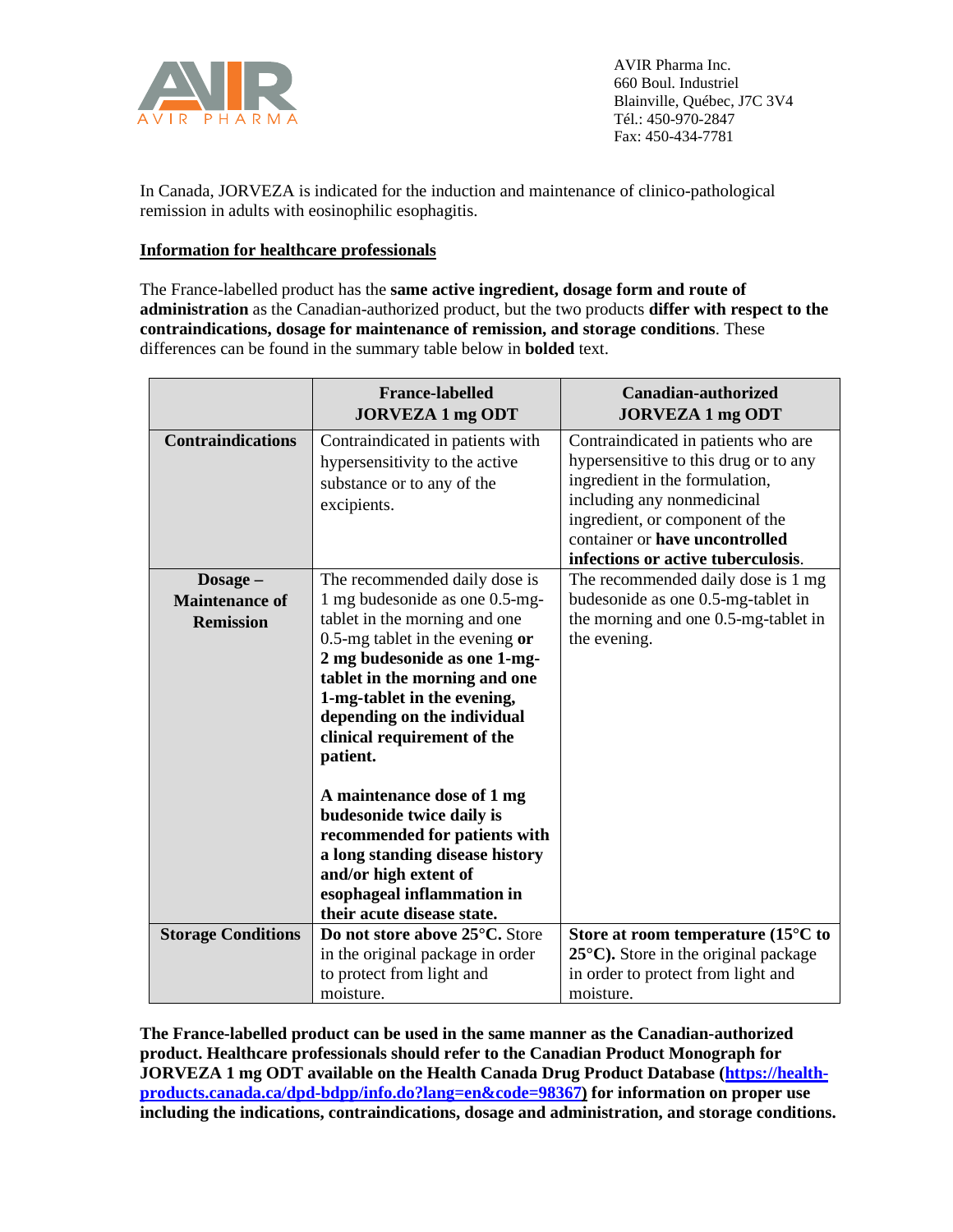

Please note that a copy of the Canadian Patient Medication Information leaflet, which can be distributed to the patient for reference purposes, is provided with each unit of France-labelled JORVEZA 1 mg ODT.

The carton and blister labels of the France-labelled product are labelled in French only; Englishtranslated text of the carton and vial labels can be found below along with the images of the Francelabelled product.

The France-labelled product does not have a Drug Identification Number (DIN) or the Pr symbol ("Pr" stands for "prescription"). Please note that a UPC barcode is provided with each box of Francelabelled JORVEZA 1 mg ODT which can be scanned in medication management systems in Canada. When scanned, the UPC barcode will show the same product information as the Canadian-authorized JORVEZA 1 mg ODT.

Information about France-labelled JORVEZA 1mg ODT for healthcare professionals is available for reference in English and French and can be found in the European Medicines Agency Summary of Product Characteristics at:

- English: [https://www.ema.europa.eu/en/documents/product-information/jorveza-epar](https://www.ema.europa.eu/en/documents/product-information/jorveza-epar-product-information_en.pdf)[product-information\\_en.pdf](https://www.ema.europa.eu/en/documents/product-information/jorveza-epar-product-information_en.pdf)
- French: [https://www.ema.europa.eu/en/documents/product-information/jorveza-epar-product](https://www.ema.europa.eu/en/documents/product-information/jorveza-epar-product-information_fr.pdf)[information\\_fr.pdf](https://www.ema.europa.eu/en/documents/product-information/jorveza-epar-product-information_fr.pdf)

A copy of this risk communication is available to healthcare professionals in both English and French at[: https://www.avirpharma.com/our-products/.](https://www.avirpharma.com/our-products/)

## **Report health or safety concerns**

Adverse drug reactions associated with the use of JORVEZA 1 mg ODT should be reported to AVIR Pharma Inc. by calling 1-888-430-0436 or to Health Canada at [https://www.canada.ca/en/health](https://www.canada.ca/en/health-canada/services/drugs-health-products/medeffect-canada/adverse-reaction-reporting.html)[canada/services/drugs-health-products/medeffect-canada/adverse-reaction-reporting.html](https://www.canada.ca/en/health-canada/services/drugs-health-products/medeffect-canada/adverse-reaction-reporting.html) or by calling toll-free at 1-866-234-2345.

Best regards,

Olivier St-Denis President